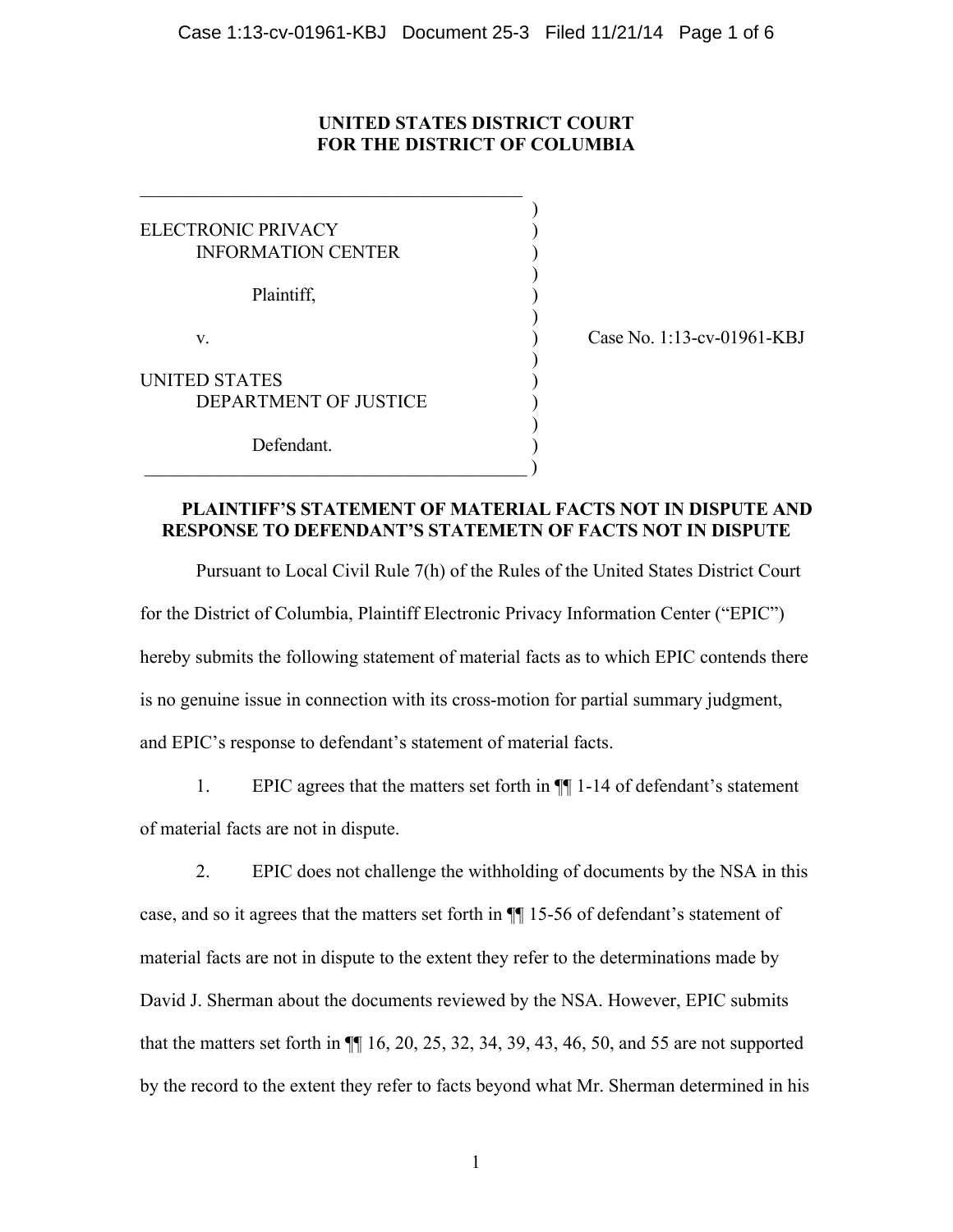## Case 1:13-cv-01961-KBJ Document 25-3 Filed 11/21/14 Page 2 of 6

declaration.

3. EPIC agrees that the matters set forth in ¶¶ 57-63 of the defendant's statement of material facts are not in dispute, but EPIC submits that the references to "these documents" only refer to the documents discussed in the Declaration of David M. Hardy.

4. EPIC submits that ¶ 64 of defendant's statement of material facts is not supported by the record because the Second Declaration of Mark A. Bradley does not establish that the redacted material in the twenty-five semiannual reports is properly classified.

5. EPIC agrees that the matters set forth in ¶¶ 65-67 of defendant's statement of material facts are not in dispute.

6. EPIC submits that the matters set forth in ¶¶ 68-75 are not "material facts" because the determinations made by Mr. Bradley in paragraph 10 of his declaration are not sufficiently detailed to satisfy the agency's burden of proof in this case; to the extent they are material facts, EPIC disputes them.

7. EPIC agrees that the matters set forth in ¶¶ 77-84 in the defendant's statement of material facts are not in dispute to the extent they refer to the determinations made by Martha M. Lutz about the document reviewed by the CIA.

8. EPIC agrees that the matters set forth in ¶¶ 85-89 in the defendant's statement of material facts are not in dispute.

9. EPIC submits that the matters set forth in ¶¶ 90-91 are in dispute because they are not supported by paragraph 11 of the Second Declaration of Mark A. Bradley.

10. EPIC agrees that the matters set forth in ¶¶ 92-94 of the defendant's

2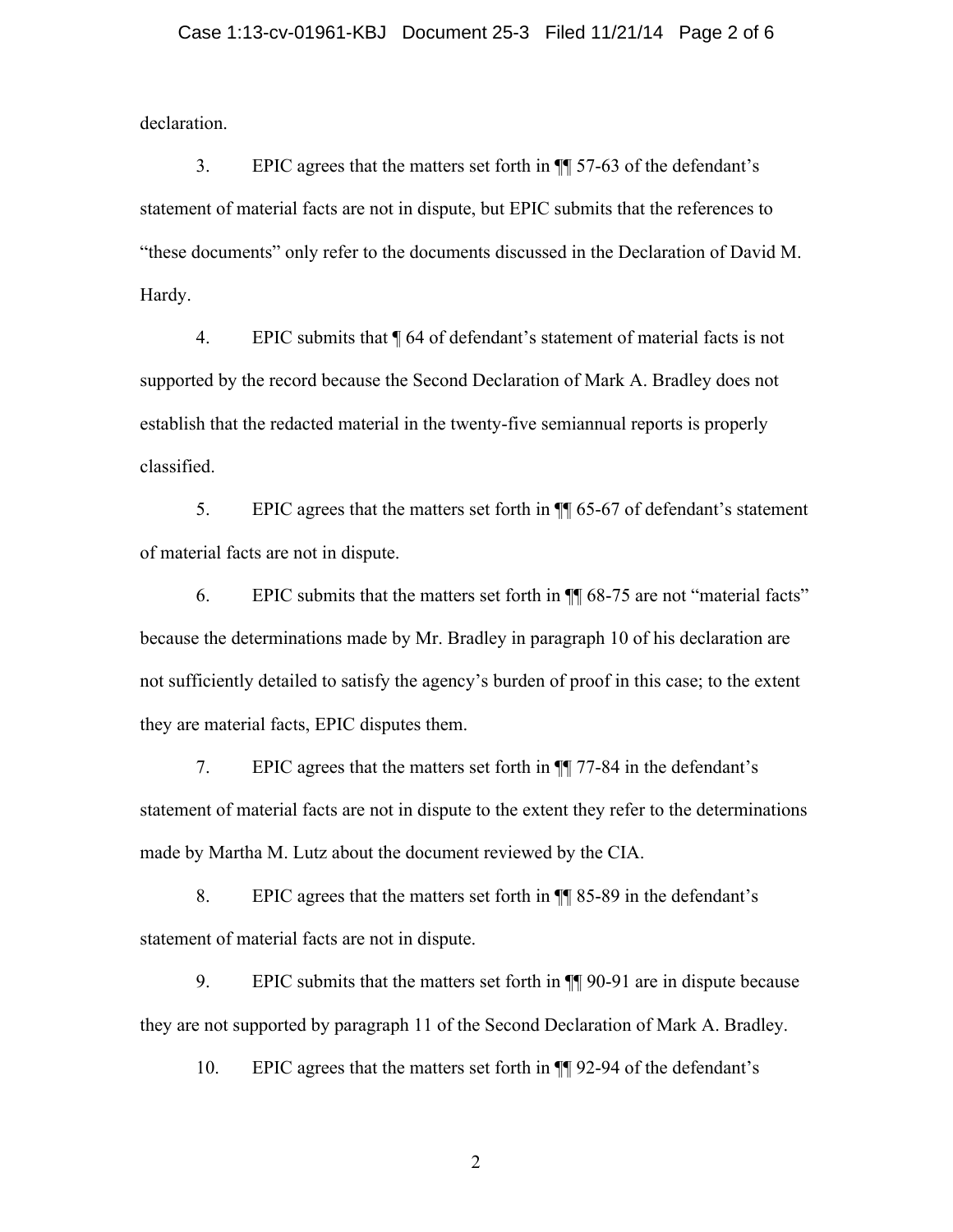### Case 1:13-cv-01961-KBJ Document 25-3 Filed 11/21/14 Page 3 of 6

statement of material facts are not in dispute.

11. EPIC agrees that the matters set forth in ¶ 95 of the defendant's statement of material facts are not in dispute, but EPIC submits that "such information" refers only to the information contained in the documents described in the Declaration of David M. Hardy.

12. EPIC does not dispute the withholding of non-exempt material by Mr. Sherman and Ms. Lutz, as described in ¶ 96 of the defendant's statement of material facts, but EPIC submits that neither Mr. Hardy nor Mr. Bradley have established that all non-exempt information that could reasonably be disclosed has been disclosed.

13. EPIC submits that ¶ 97 of defendant's statement constitutes a legal conclusion, which EPIC disputes.

14. EPIC requested expedited processing of the FOIA request at issue in this action, asserting that the request met the criteria for expedited processing under 5 U.S.C.  $\S$  552(6)(E)(ii) because the request "pertains to a matter about which there is an urgency to inform the public about an actual or alleged federal government activity," and because "EPIC is 'primarily engaged in disseminating information.'" Pl's Mot. Prelim. Inj., Ex. A (ECF No. 3-2).

15. The NSD granted EPIC's request for expedited processing on November 5, 2013, on the grounds that EPIC "demonstrated that there is a particular urgency to inform the public about an actual or alleged federal government activity." Pl's Mot. Prelim. Inj., Ex. C (ECF No. 3-4).

16. In 2013, the Government declassified an April 1, 2011 Memorandum sent from the NSA to the Senate Select Committee on Intelligence regarding the agency's

3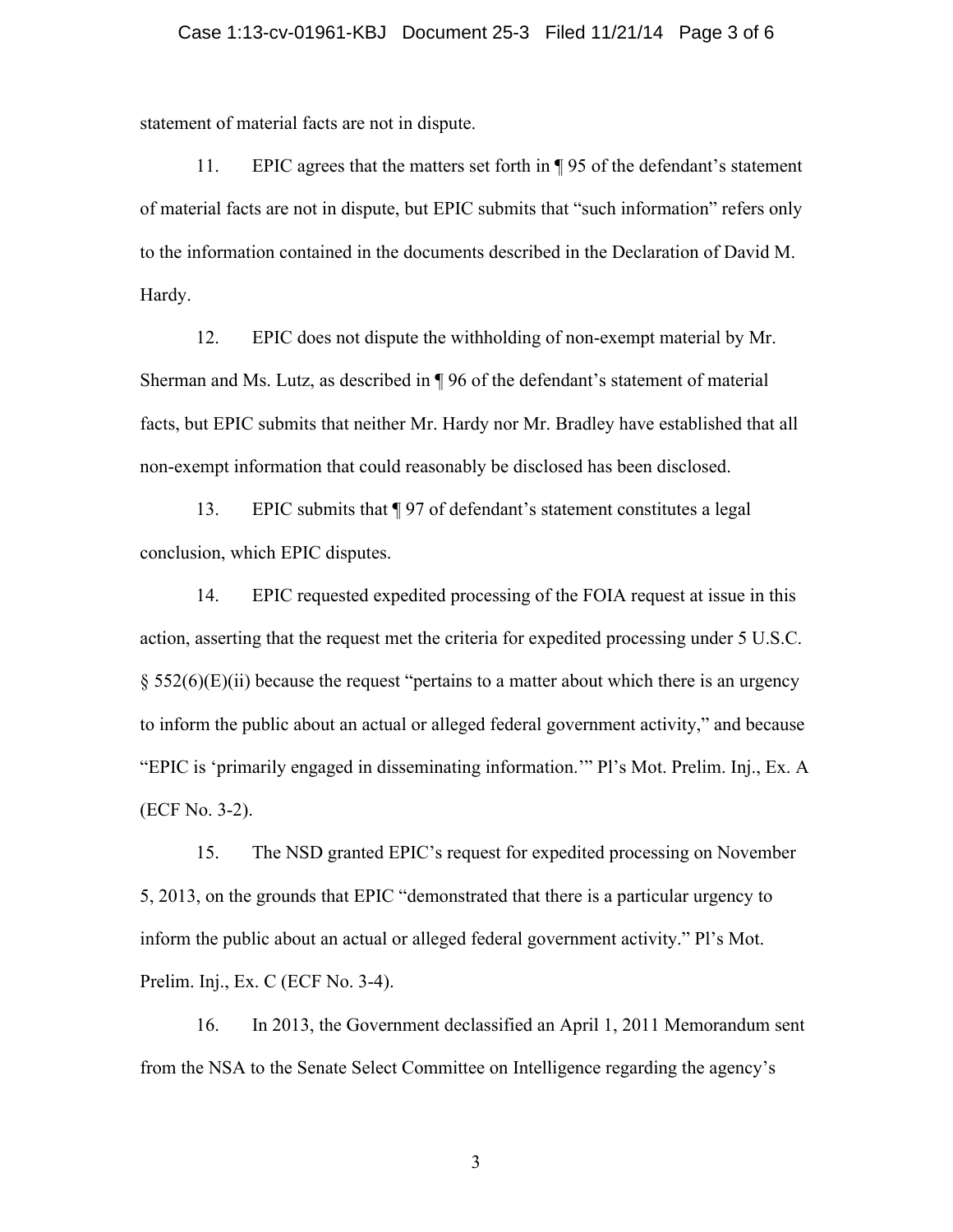#### Case 1:13-cv-01961-KBJ Document 25-3 Filed 11/21/14 Page 4 of 6

collection of cell site location information pursuant to the FISA. *See* Press Release, James R. Clapper, Director of National Intelligence, *DNI Clapper Declassifies Additional Intelligence Community Documents Regarding Collection Under Section 501 of the Foreign Intelligence Surveillance Act* (Oct. 28, 2013),

http://www.dni.gov/index.php/newsroom/press-releases/191-press-releases-2013/954 dni-clapper-declassifies-additional-intelligence-community-documents-regardingcollection-under-section-501-of-the-foreign-intelligence-surveillance-act.

17. The NSA Memorandum acknowledges that it has obtained "geolocation information" from cell phone call records and is considering using that information to gather intelligence. *See* Memorandum from Office of the General Counsel (Intelligence Law), Nat'l Sec. Agency, to the Senate Select Committee on Intelligence (Apr. 1, 2011), *available at*

http://www.dni.gov/files/documents/501/NSA%20CSLI%20Gottsman%20Response\_Sea ledFINAL.pdf.

18. The Government has declassified and released two Foreign Intelligence Surveillance Court ("FISC") opinions regarding the use of FISA Pen Register and Trap and Trace surveillance that include detailed discussions of the statutory and constitutional issues related to that surveillance, the FISC's jurisdiction, the FISA process, and compliance issues presented by the Government's improper use of the data it collected. *See* James R. Clapper, Dir. of Nat'l Intelligence, *DNI Clapper Declassifies Additional Intelligence Community Documents Regarding Collection Under Section 501 of the Foreign Intelligence Surveillance Act* (Nov. 18, 2013),

http://icontherecord.tumblr.com/post/67419963949/dni-clapper-declassifies-additional-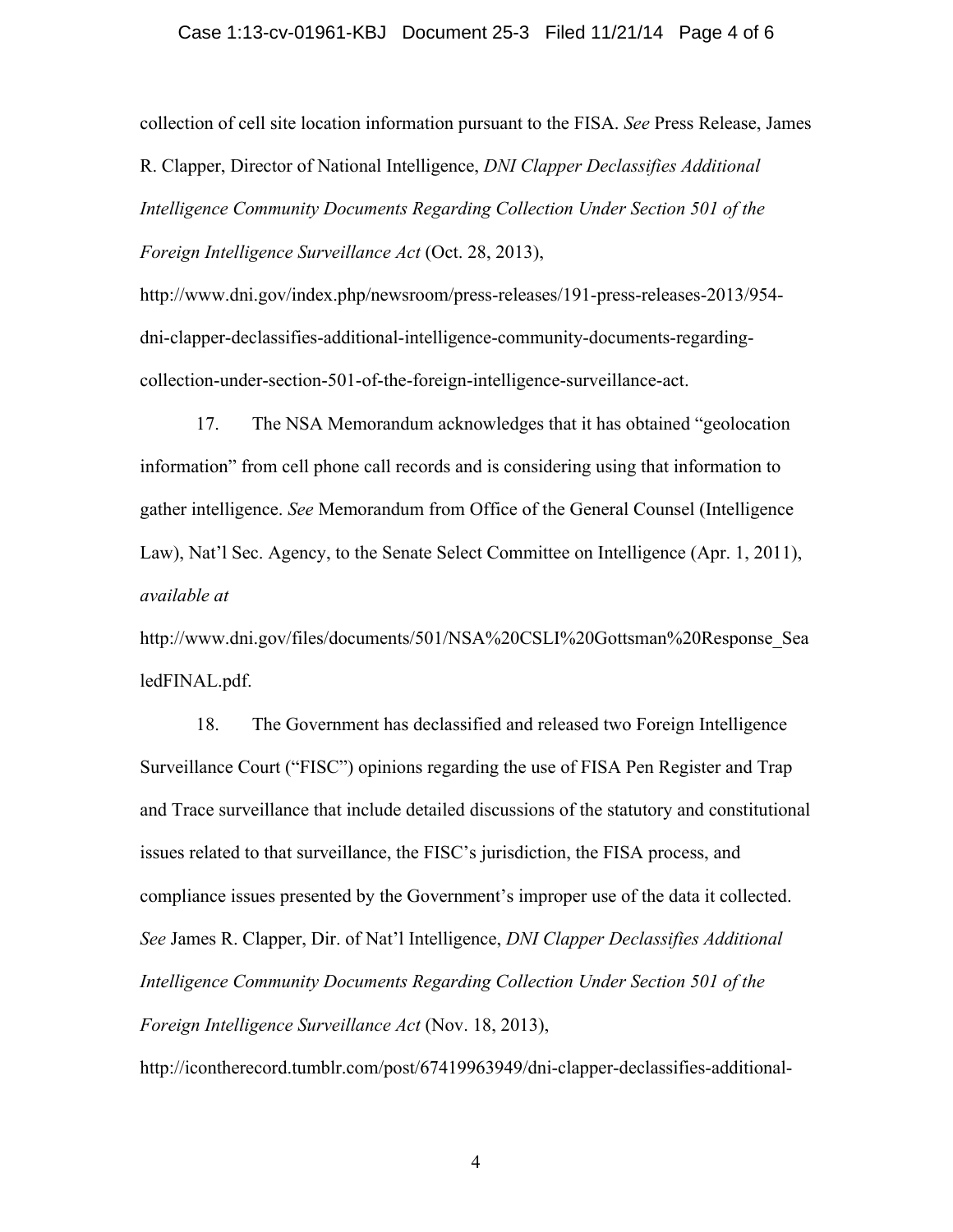### Case 1:13-cv-01961-KBJ Document 25-3 Filed 11/21/14 Page 5 of 6

intelligence.

19. The Government has declassified a recent report detailing compliance issues with surveillance conducted under the FISA. *See* Office of the Dir. of Nat'l Intelligence, *Semi-Annual Assessment of Compliance with the Procedures and Guidelines Issued Pursuant to Section 702 of the Foreign Intelligence Surveillance Act, Submitted by the Attorney General and the Director of National Intelligence* (Aug. 21, 2013), http://icontherecord.tumblr.com/post/58944252298/dni-declassifies-intelligencecommunity-documents.

20. The semiannual reports partially released by the NSD contain summaries of significant FISC legal interpretations. *See*, *e.g.*, Ex. 1 ("Released Portions of Semiannual Reports") at 000137, 000155, 000181.

21. The semiannual reports partially released by the NSD contain summaries of "FISA Process Improvements" and discussions of the "Scope of the FISC's Jurisdiction." *See*, e.g.*, id.* at 000139, 000160, 000190.

22. The semiannual reports partially released by the NSD contain aggregate statistical information about the number of pen register applications filed and the number of U.S. persons targeted. *See* 50 U.S.C. § 1846(b).

23. The NSD has redacted certain aggregate statistical information in some of the semiannual reports, *see*, *e.g.*, Ex. 1 ("Released Portions of Semiannual Reports") at 000152, 000179, 000287, 000296, but has disclosed aggregate statistical information in some of the other reports, *see*, *e.g.*, *id*. at 000306, 000315, and the Second Bradley Declaration does not explain the reason for this disparate treatment of aggregate statistical information.

5